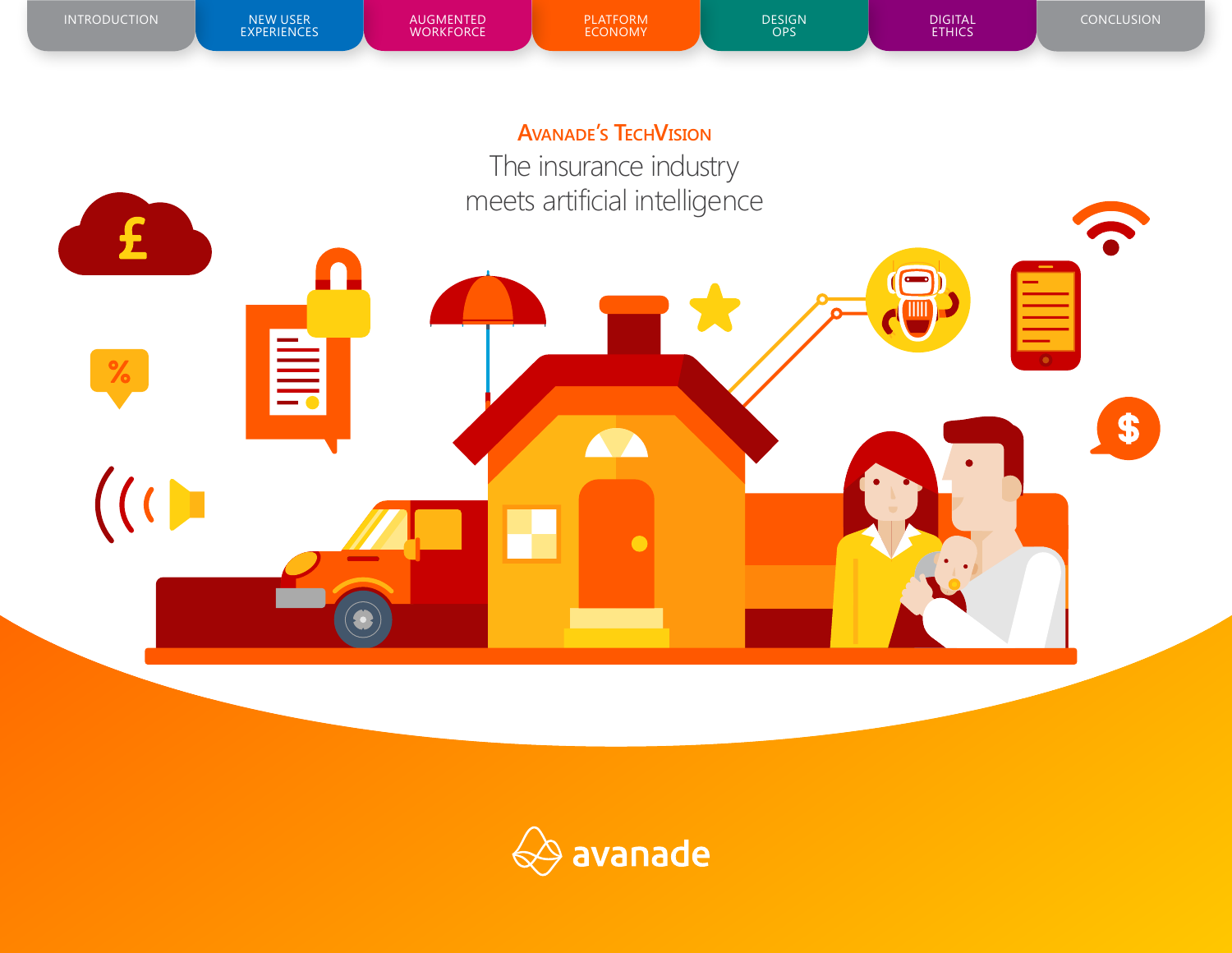# Avanade's TechVision: The insurance industry meets artificial intelligence

In our [Technology Vision,](https://innovation.showcase.avanade.com/techvision2017/) Avanade revealed an economy that will be permeated by artificial intelligence (AI) in just a few years. Once the domain of sci-fi thrillers, AI has become a reality and is already beginning to add value to businesses, as well as becoming more affordable and accessible.

AI encompasses a broad collection of technologies and processes across intelligent automation, Robotic Process Automation (RPA) and physical automation. Intelligent automation refers to computers that can perform tasks that only humans used to be able to do, such as object and speech recognition, and natural-language processing. Included are machine learning, bots and digital assistants.

RPA is the ability to mimic human actions through technology for processing a transaction, manipulating data, triggering a response and so on. Physical automation refers to the use of physical robots, equipment and devices such as autonomous machines to perform and automate tasks like manufacturing production lines.

In the insurance industry, AI technologies are already being used to optimize claims processing and help customers answer questions. As the technologies evolve, the pace of change is expected to increase exponentially as advances start to reinforce themselves.

Here we look at five key aspects of the impact of AI on the insurance industry: New User Experiences, Augmented Workforce, Platform Economy, DesignOps and Digital Ethics.

*In the insurance industry, AI technologies are already being used to optimize claims processing and help customers answer questions.*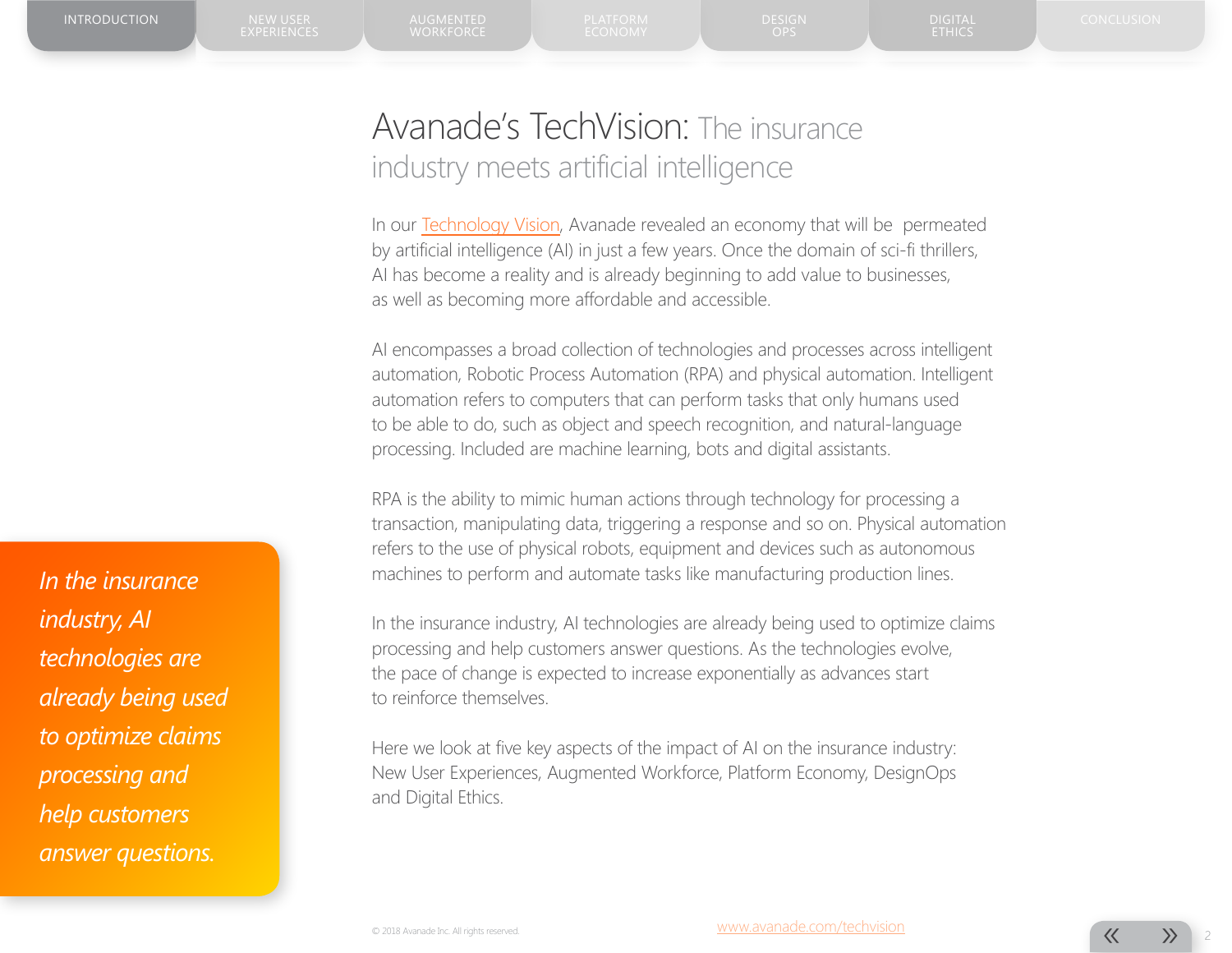#### New User Experiences: Create simpler, more human-like interactions

Few would argue that the insurance industry has struggled to create an exemplary customer experience at scale. Evaluating and managing risk in the real world is a complex mix of regulation, nuance, subjectivity and humanity.

As AI evolves, the systems insurers use to support their customers' experience will become more personable. Natural-language interfaces and agent bots that advocate and act for the customer, their schedules and their priorities are just a few ways the user experiences will change.

Automation will also provide insurers with opportunities to improve the customer experience by simplifying processes.

**>> Related reading:** [Insurance sector tunes into artificial intelligence](https://www.google.com/url?sa=t&rct=j&q=&esrc=s&source=web&cd=8&cad=rja&uact=8&ved=0ahUKEwij7vG-1qTUAhVJ4YMKHfDrCq0QFghoMAc&url=https%3A%2F%2Fwww.ft.com%2Fcontent%2Fa0d9aa8a-1494-11e7-80f4-13e067d5072c&usg=AFQjCNEaBClotzbs7p2TIRHoNR_sQYBN0A&sig2=f6xCGUx-e5GbOR-Yk5RFuA)

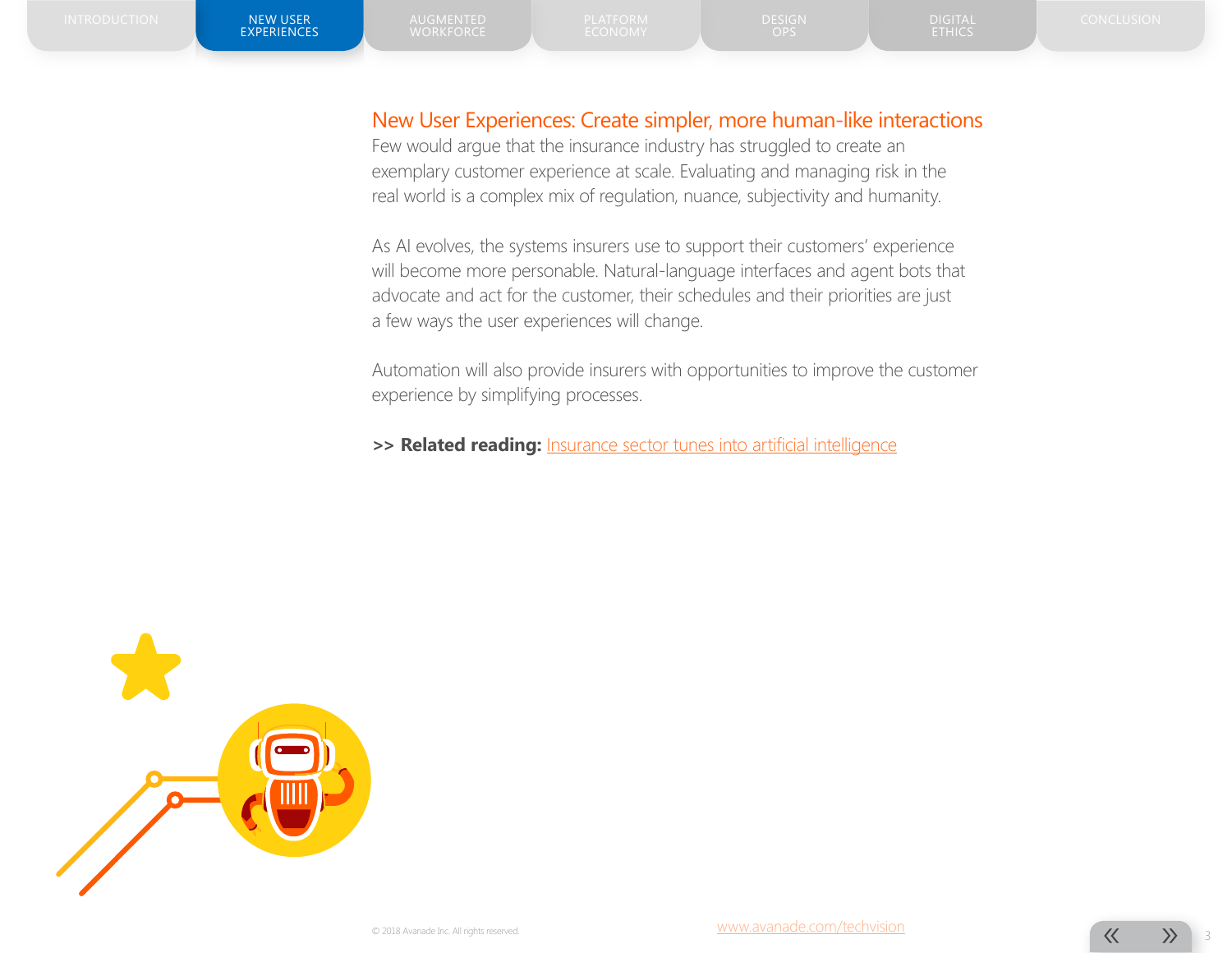**WORKFORCE** 

ETHICS

#### Augmented Workforce: Empower your employees to be more effective

As expectations of more natural user experiences and business performance increase, the tools insurers provide their workforce must keep pace. That's particularly critical as the industry struggles to close knowledge gaps resulting from two key trends: an aging workforce that is starting to retire, taking with them many years of accumulated knowledge; and a huge shift in the types of problems employees are expected to grapple with.

Precision and accuracy alone used to be the goal: how many active policies, how much commission paid. Today employees are also addressing more human-like insurance concerns: What events (natural, personal, professional) are likely to happen? What are appropriate responses to a customer's current situation? What might be interesting to them? How do people in various social networks respond to insurance issues?

These are questions looking for relevant responses, not precise answers. Empowering and augmenting workforces with AI-driven tools and contextual information, whether hard numbers or subjective insights, supports human decision-making at every turn, from strategic business planning to customer services.

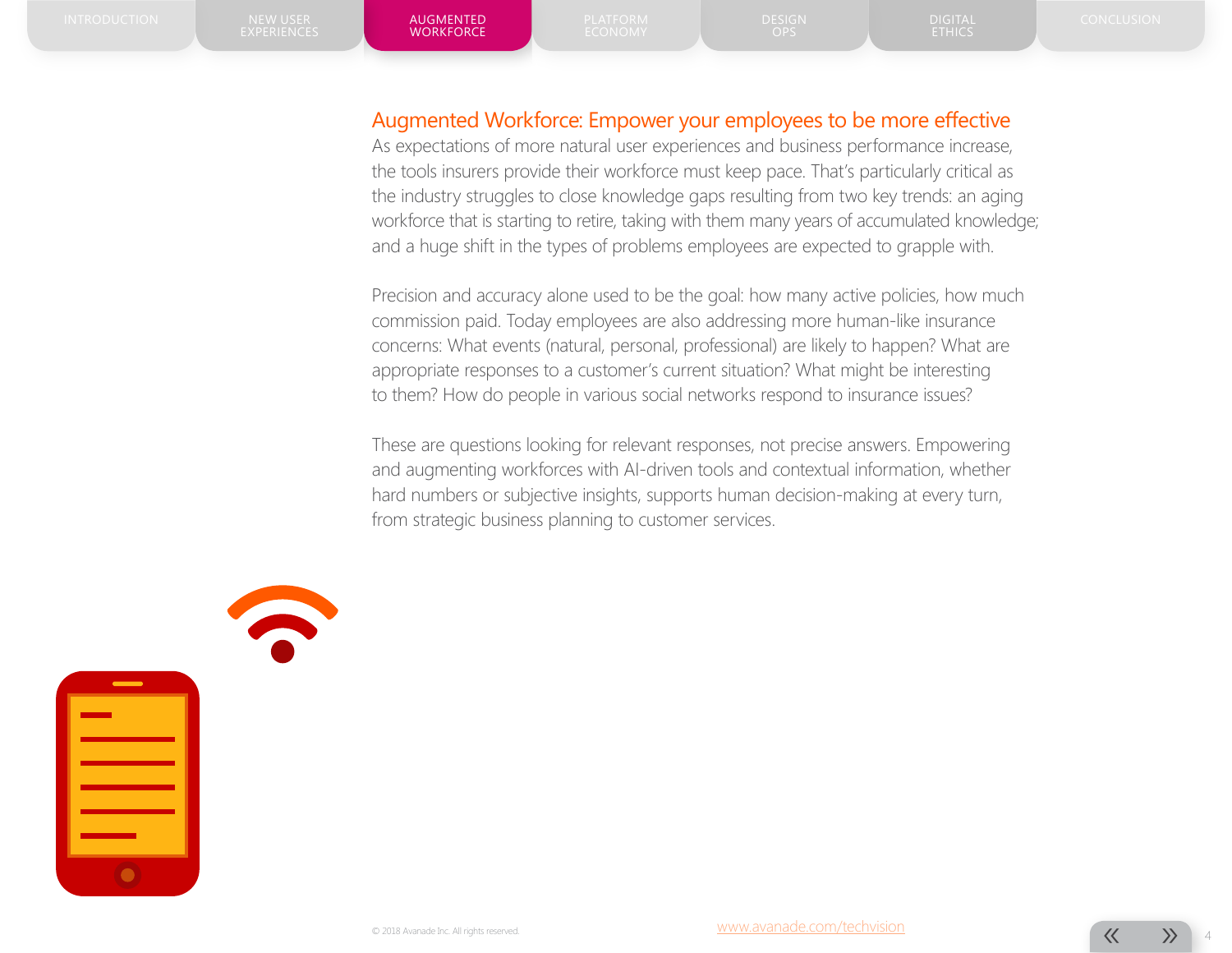### Platform Economy: Embrace change to tap into evolving customer desires

According to [Accenture's 2017 Global Distribution & Marketing Consumer Study](https://www.accenture.com/us-en/insight-financial-services-distribution-marketing-consumer-study), seven in ten consumers around the world welcome robo-advisory services, without human intervention, for banking, insurance and retirement services. That may not be surprising since insurance products and processes are often viewed as hard to understand and manage. Customers seem increasingly willing to switch to a more on-demand process that makes things easier and more personalized.

To provide those kinds of customer experiences, companies like Lemonade, esurance and Amazon are using their platform approach to redefine the interaction between insurer and insured. For more traditional insurers, the Platform Economy presents them with the opportunity to leverage emerging ecosystems, like connected car, smart home, etc., to more closely tap into customer desires and insurance needs.

>> **Related reading:** [How artificial intelligence could help make the insurance](https://www.theguardian.com/sustainable-business/2017/jan/28/insurance-company-lemonde-claims) [industry trustworthy](https://www.theguardian.com/sustainable-business/2017/jan/28/insurance-company-lemonde-claims)

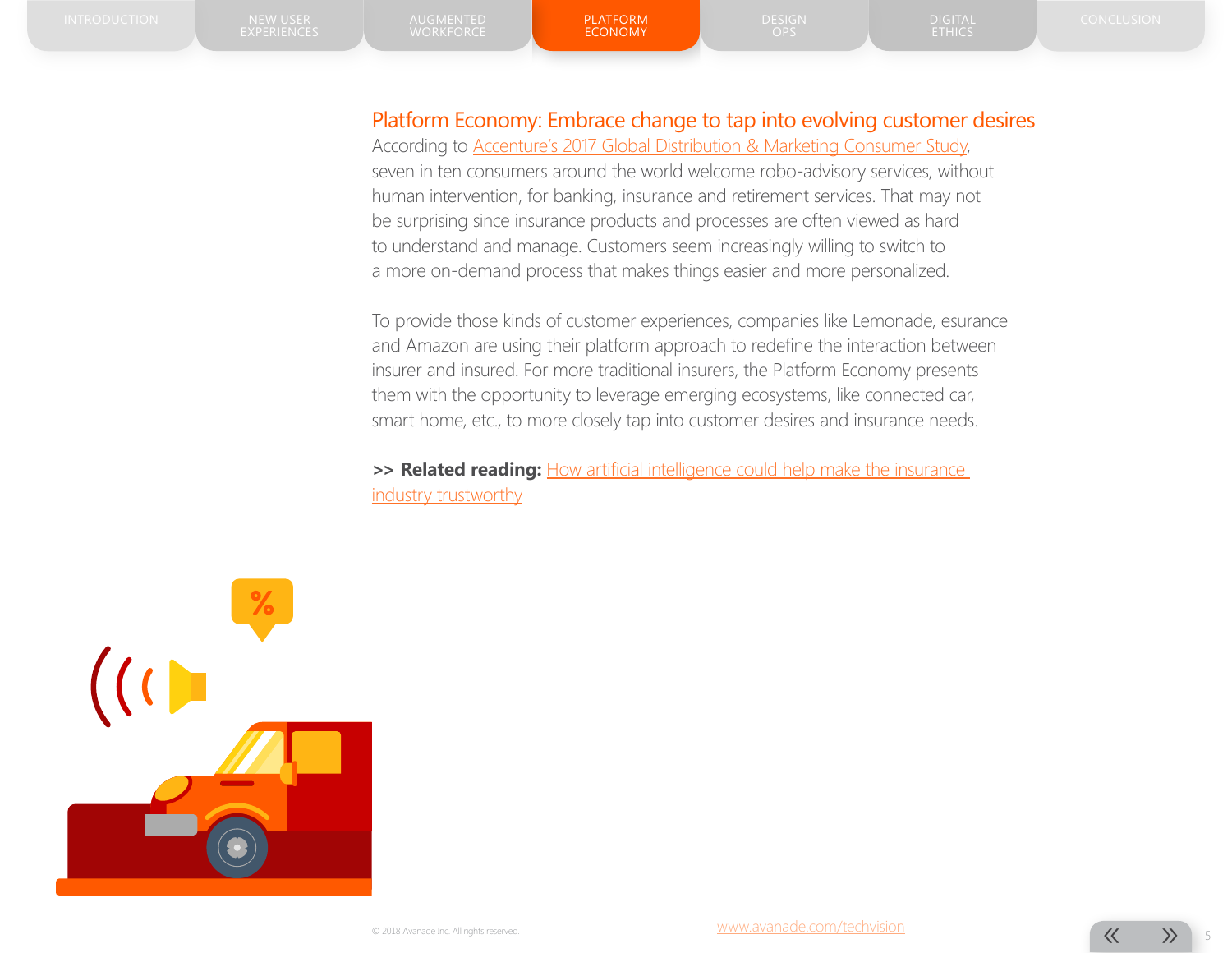ETHICS

#### DesignOps: Push the envelope

In the way that television was not just radio with pictures, email was not just a faster means of sending letters to family members and tweeting is not just succinct email, interacting with AI will not just be a smarter "[clippy](https://www.youtube.com/watch?v=a-hiV0Bj49w)."

Thoughtful, user-centric purpose and design, in the guise of voice and sensor input, responsive design and bots, is needed because insurers will be engaging with customers at a speed and scale that wasn't possible before. Companies that continue to apply design principles and development approaches that are optimized only for existing technology will be left behind.

It is time to start questioning long-held beliefs and ideas about "the way things work" in the insurance industry. Challenge the most stridently held beliefs to see where innovation can take hold. Start small by focusing on projects that can make a big difference, quickly. Explore chatbots, process automation and augmented reality, leveraging both design thinking and modern engineering principles like agile and DevOps – what we call DesignOps – to push forward.

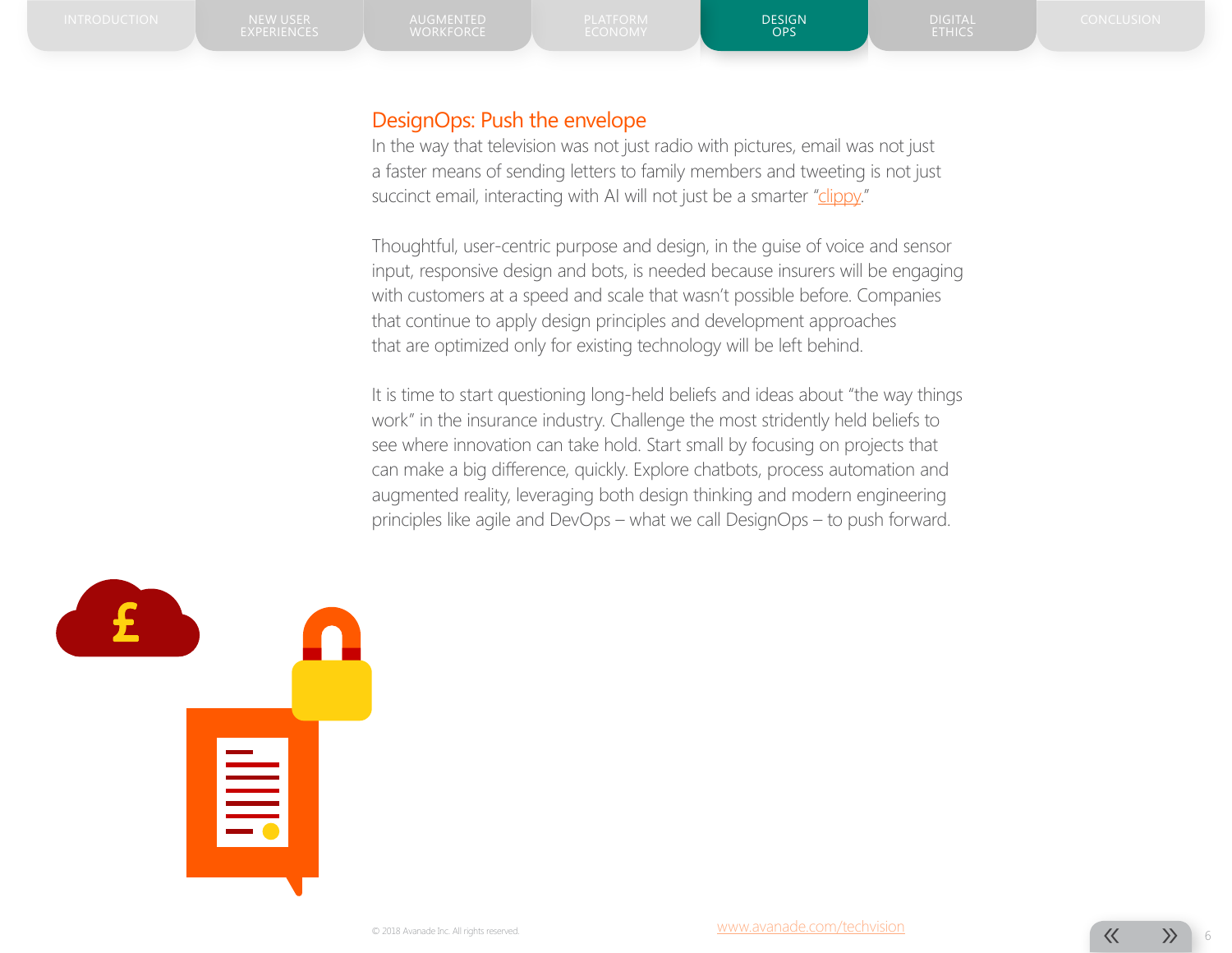DIGITAL ETHICS

#### Digital Ethics: Protect trust in the AI-first world

Insurance carriers obviously have a major role to play in protecting organizations against consequences arising from AI. Hard-built reputations can collapse in the blink of an eye if the intelligent systems that insurance organizations use to run their business result in unanticipated damage to privacy, brand, equipment or person. It is impossible to know all the potential consequences, but carriers will need to clearly understand the interplay of risk, design errors, negligence and poor ethical judgment across the AI spectrum to protect their customers and themselves.

Insurers will need to consider internal digital ethics as well. Trust is the foundation of the insurance industry, but in an AI-first world, we will see the emergence of new risk and exposure that will challenge the trust relationship. Insurers, for example, are now developing products and services around AI that involve continuous monitoring of confidential operational business data, individual driving habits, personal exercise and even activity in the home. As the carrier becomes more integrated with the day-to-day life of the insured, they themselves become a potential source of damage or ethical misuse. Carriers will need to protect and secure the flow of this highly sensitive data. They will need to keep in check the advantage that comes from possessing intimate and comprehensive knowledge about the insured.



Carriers have an additional part to play in this discussion. The notion of acceptable risk, liability and compensatory damages will evolve with AI. Carriers are well positioned to help people come to terms with this by creating, for better or worse, a value framework around AI activities. The now classic example is of self-driving cars that can judge multiple collision-avoidance scenarios right before a crash. Ultimately, one of the scenarios must be selected. But if damages still occur, what does the liability look like? Are we apt to see large settlements if a successful corporation is made liable rather than, say, a teenage driver exercising poor judgment?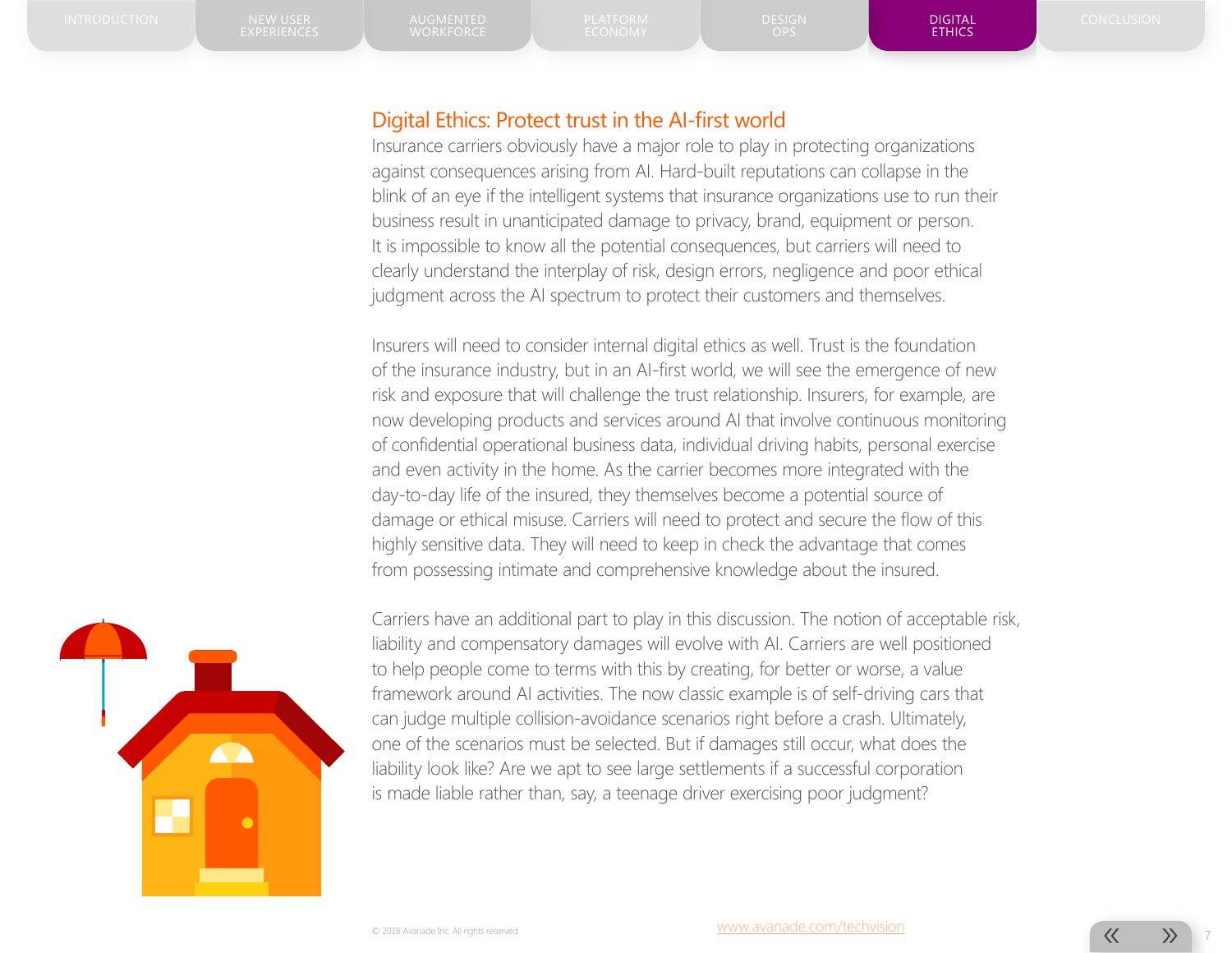Remember, this example does not describe something that "failed," but rather a choice that was informed, but not actually made by a human. Is there a "greater good" argument to be made that as a society we may need to accept certain individual damages at the cost of safer roads overall? People who want to take advantage of this new technology may need to adjust their expectations of what risk is acceptable and what is considered negligent or unethical.

Not all AI issues will be this dramatic, of course, but by thoroughly understanding the topic, carriers can help articulate and quantify many of the costs and benefits across the spectrum, from trivial to catastrophic. All insurance organizations should embark on a [program of digital ethics](https://www.avanade.com/~/media/asset/point-of-view/navigating-ethics-in-digital-world-pov.pdf) to develop an understanding and perspective of how the characteristics of what are expected to be self-evolving systems should be managed.

**>> Related reading:** [Navigating ethics – a new priority in a digital world](https://www.avanade.com/~/media/asset/point-of-view/navigating-ethics-in-digital-world-pov.pdf)